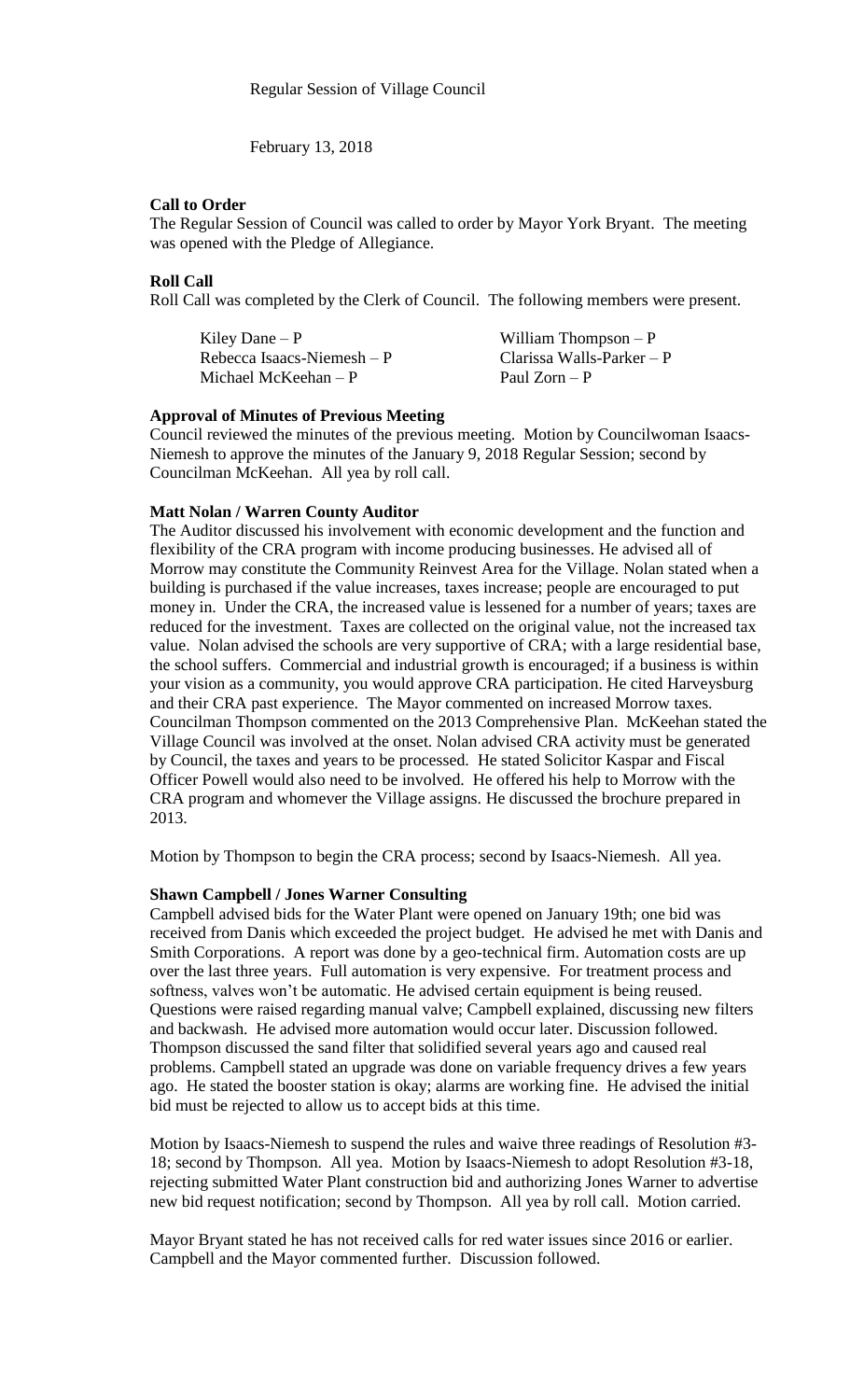February 13, 2018

### **Reports / Legislation from Village Officials**

Reports provided to Council included Mayor's Court Report and Bank Reconciliation, Village Fiscal Revenue Status by Fund Summary, Bank Reconciliation and Disbursements. Mayor Bryant discussed funds turned over to the Village from Morrow to Morrow. He stated following the transaction, he received bills for brick paver orders requested several months prior for John Holley and Cecil Brush for \$66.19 each. He stated he previously paid for one of the pavers and requested reimbursement; the bill was now also due for the remaining paver. McKeehan suggested the Village pay for both pavers, reimbursing the Mayor and making payment for the second paver.

Motion by McKeehan to refund payment to Mayor and issue payment for the second paver; second by Isaacs-Niemesh. All yea.

Mayor discussed the recent water main break which caused 20 shut-offs with 3 meters blown out of the ground. He stated we should have done a better job and we apologize. Thompson provided Warren County Public Health Services Booklets to Council members and urged all to get Flu shots there from Lorie Smyth, the Director of Nursing.

Councilman Zorn advised the 2017 repaving of US 22 & 3 caused damage to 412, 416 and 420 at the top of the hill by the State of Ohio. Zorn stated heavy equipment rode on top of the sidewalk which is cracked and broken. He stated a pedestrian crosswalk sign is needed at Subway and the Plaza area because seniors from the Maag Center and others are crossing the highway there. Luanne Cain asked her property be added; Zorn stated there was a problem also at Sunoco. Isaacs Niemesh requested information. Discussion followed. Shawn Campbell advised there is a one year maintenance bond on work performed. He also advised there was an agreement with the State Highway Fund and urged the Village to check.

The Fiscal Officer Powell advised she contacted ODOT regarding the traffic light at Route 122 & 3 and was advised several steps would need to be taken. Timing could be adjusted. Our contact suggested the Village do a study. She stated there is a permit that would be issued.

Powell presented 2 leak adjustment requests. In each case, the usage qualified for the *5 times over average usage* rule. One property was vacant since August 2015 at 251 Pike Street, \$370.30 adjustment due. An average of three 3 previous statements before the leak occurred were used in determining eligibility. The Mayor and McKeehan commented. The second property at 168 State Route 123 used 164,900 gallons due to an underground leak. This property was vacant and a shut-off was requested. The property was not winterized and Warren County is not going to bill the sewer portion to the customer. Concerns were raised as to why the meter could not be located. Chief Kilburn commented. Discussion followed. The Mayor advised the meter was in the garage; the owner provided a key later. Councilwoman Dane asked for clarification on attempts to shut the water off.

Motion by Isaacs-Niemesh to approve the water adjustments; second by McKeehan. All yea by roll call.

Motion by Isaacs-Niemesh to suspend the rules and waive three readings of Ordinance #1- 18; second by Dane. Motion by Isaacs-Niemesh to approve Ordinance #1-18, purchasing and adopting the 2018 Basic Code; second by Zorn. All yea by roll call.

Kaspar read the pending Resolution for Adjustments in Appropriations. Powell explained the necessity for moving funds, \$9,779.64 due to the donation from Morrow to Morrow.

Motion by Isaacs-Niemesh to suspend the rules and waive three readings of Resolution #4- 18; second by Thompson. Motion by Isaacs-Niemesh to approve Resolution #4-18, adjustments in appropriations; second by Dane. All yea.